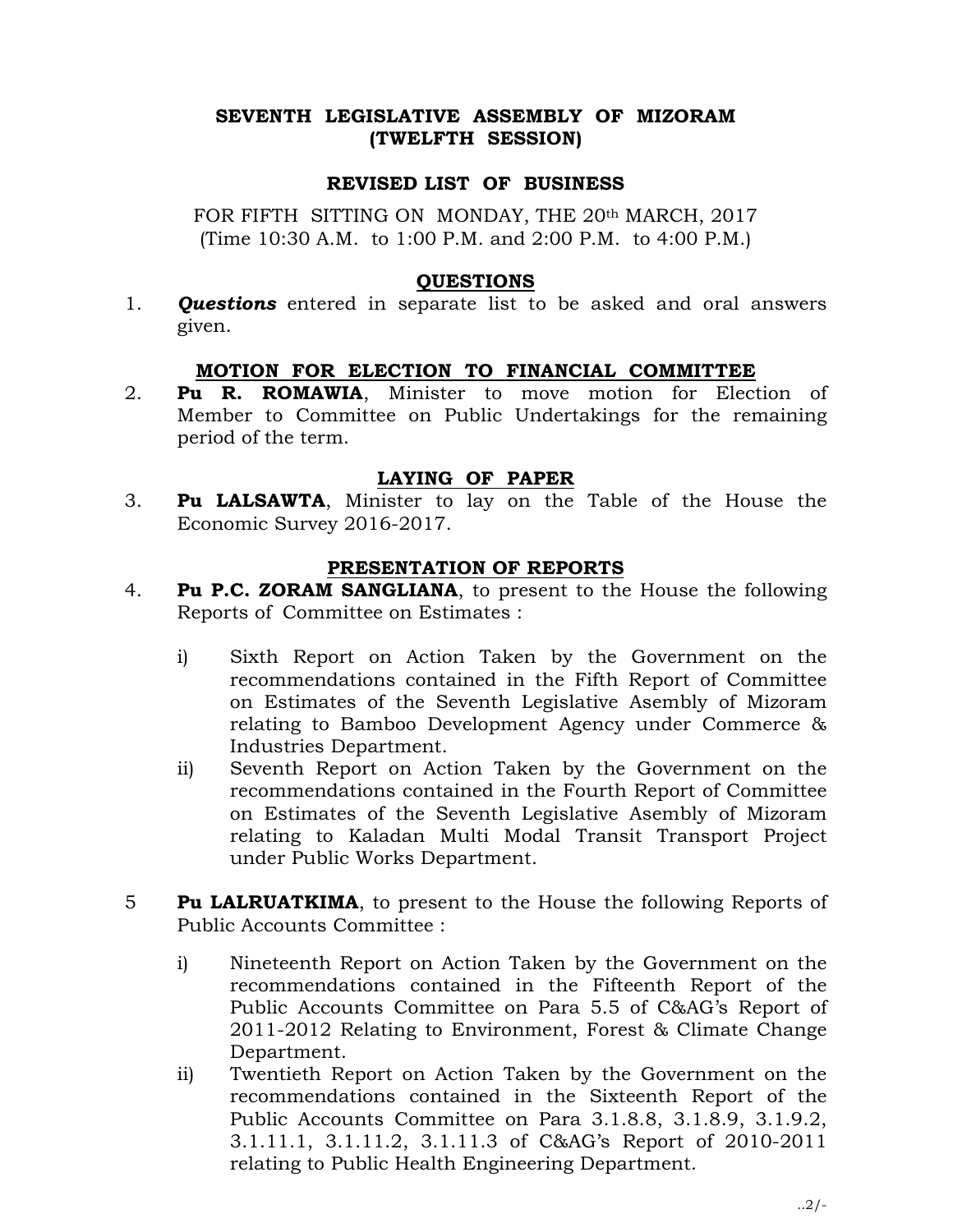## 6. **Pu R. VANLALVENA**, to present to the House the following Reports :

- i) Seventh Report of Subject Committee-III relating to Ayurveda, Yoga & Naturopathy,Unani, Siddha and Homoeopathy (AYUSH) under Health & Family Welfare Department.
- ii) Eighth Report of Subject Committee-III relating to Mizoram Health Care Scheme (MHCS) under Health & Family Welfare Department.
- iii) Fourth Report of Committee on Government Assurances (2017).
- iv) Fifth Report of Committee on Government Assurances (2017) relating to Action Taken Report by the Government against the recommendation of the Committee on Government Assurances in its First and Third Report.

#### FINANCIAL BUSINESS

# 7. DISCUSSION AND VOTING ON SUPPLEMENTARY DEMAND FOR GRANTS 2016-2017

 Discussion and Voting on Supplementary Demand for Grants 2016-2017.

# LEGISLATIVE BUSINESS Bill for introduction, consideration and passing

8. Pu LALSAWTA, Minister to beg leave of the House to introduce "The Mizoram Appropriation (No.1) Bill, 2017".

#### ALSO

# to introduce the Bill to move that the Bill be taken into consideration AND to move that the Bill be passed.